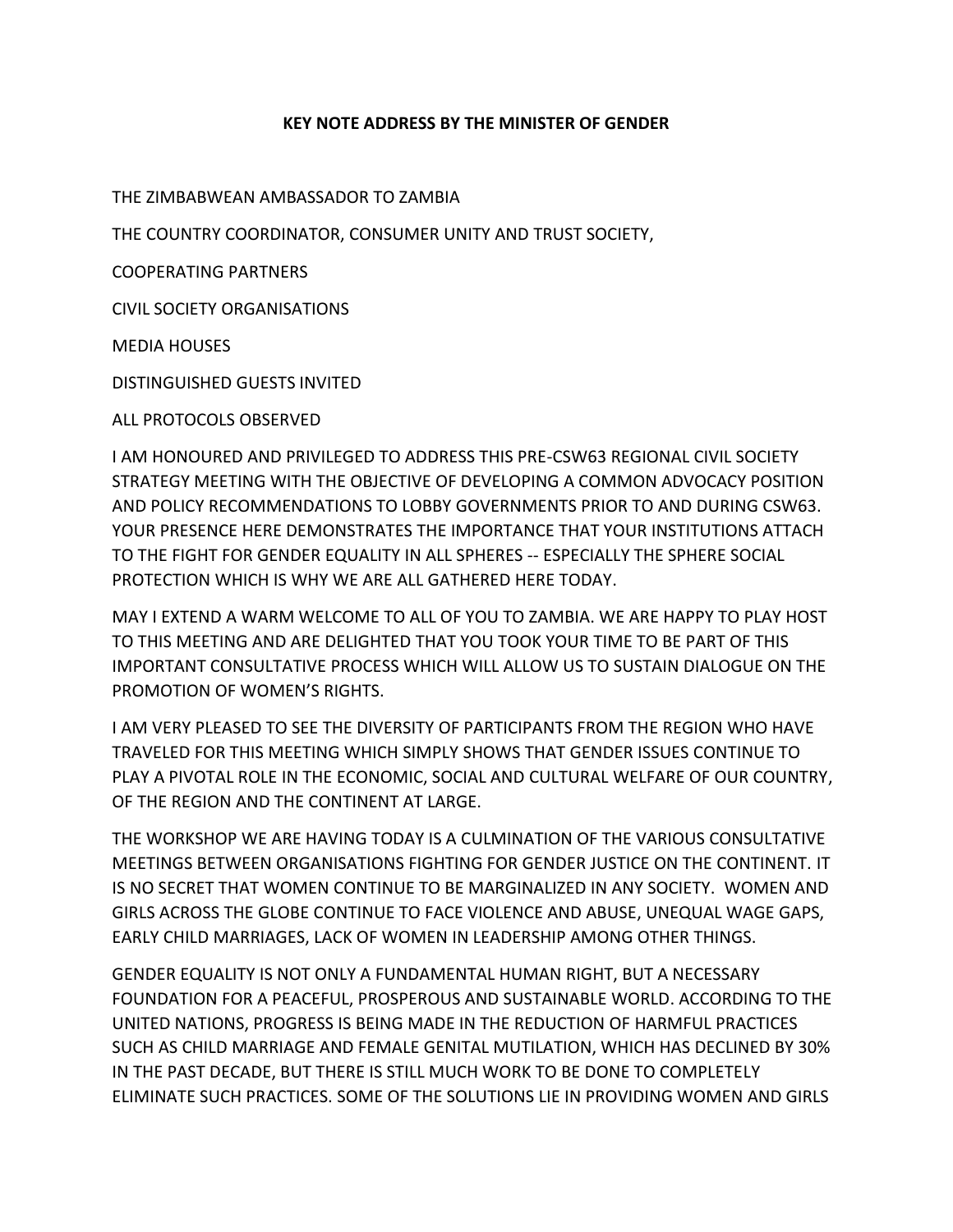WITH EQUAL ACCESS TO EDUCATION, HEALTH CARE, DECENT WORK AND SOCIAL PROTECTION, AS WELL AS AND REPRESENTATION IN POLITICAL AND ECONOMIC DECISION-MAKING PROCESSES WHICH FUEL SUSTAINABLE ECONOMIES AND BENEFIT SOCIETIES AND HUMANITY AT LARGE.

THIS PRE-MEETING WILL ALLOW US AS A REGION, AND AS A CONTINENT TO SPEAK WITH ONE VOICE AT THE CSW WHICH WILL HELP US CLEARLY COMMUNICATE OUR RECOMMENDATIONS. I HAVE BEEN INFORMED THAT THIS MEETING WILL DISCUSS CHALLENGES THAT WOMEN, PARTICULERLY THOSE IN THE INFORMAL SECTOR, FACE IN ACCESSING SOCIAL PROTECTION POLICIES ON THE CONTINENT SPECIFICALLY IN THE SOUTHERN AFRICAN REGION. WE ARE JOINED TODAY BY VARIOUS INSTITUTIONS FROM THE REGION WHO WILL SHARE WITH US THE CHALLENGES FROM THEIR COUNTRIES WITH THE GOAL OF DEVELOPING SOLUTIONS TO PRESENT AT THE CSW.

LADIES AND GENTLEMEN, OUR SISTERS FROM NAMIBIA, ZIMBABWE, MALAWI, BOTSWANA AND ZAMBIA HAVE WORKED TIRELESSLY OVER THE LAST FEW WEEKS TO HELP MAKE THIS CONSULTATIVE MEETING POSSIBLE AND WE WOULD LIKE TO SAY THANK YOU FOR YOUR CO-OPERATION TOWARDS THE FIGHT TO HAVE WOMENS VOICES HEARD IN INTERNATIONAL SPACES.

PRIOR TO THIS MEETING THERE WAS ANOTHER CONSULTATIVE MEETING HELD IN CAIRO EGYPT FROM THE 4<sup>TH</sup> TO THE 6<sup>TH</sup> OF FEBRUARY 2019, TO DRAFT AFRICA'S POSITION TO ALL MINISTERS OF GENDER PRIOR TO THE CSW AND SOME KEY RECOMMENDATIONS WERE SHARED WITH ALL AFRICAN MINISTERS OF GENDER. LADIES AND GENTLEMEN, ALLOW ME TO SHARE SOME OF THE KEY HIGHLIGHTS THAT CAME FROM THE CONSULTATIVE MEETING IN CAIRO IN WHICH STRATEGIES FOR A UNIFIED POSITION AT CSW63 WERE DEVELOPED. THESE FOCUSED ON:

- **STRATEGIES FOR GENDER RESPONSIVE SOCIAL PROTECTION**
- STRATEGIES FOR GENDER-RESPONSIVE PUBLIC SERVICES
- **STRATEGIES FOR GENDER-RESPONSIVE INFRASTRUCTURE, BASIC UTILITIES AND** MOBILITY AND,
- **STRATEGIES FOR GENDER RESPONSIVE APPROACH TO SOCIAL PROTECTION, PUBLIC** SERVICES AND INFRASTRUCTURE

WE WILL TAKE TIME TODAY TO PAY PARTICULAR ATTENTION TO DIFFERENT COUNTRY CASES OF HOW WOMEN ARE LEFT BEHIND IN THE DEVELOPMENT OF SOCIAL PROTECTION POLICIES IN THE REGION.

IN SPITE OF THE GREAT DISCUSSIONS THAT WILL TAKE PLACE TODAY, LADIES AND GENTLEMEN, I WOULD HOWEVER LIKE TO STATE THAT THESE ISSUES CANNOT BE DISCUSSED ONLY IN A WORKSHOP LIKE THIS. I WOULD THEREFORE LIKE TO ENOURAGE US ALL TO SUSTAIN DIALOGUE ON THE ISSUES WE FACE AS WOMEN SO THAT WE MAY CONTINUE TO FIGHT FOR OUR RIGHTS